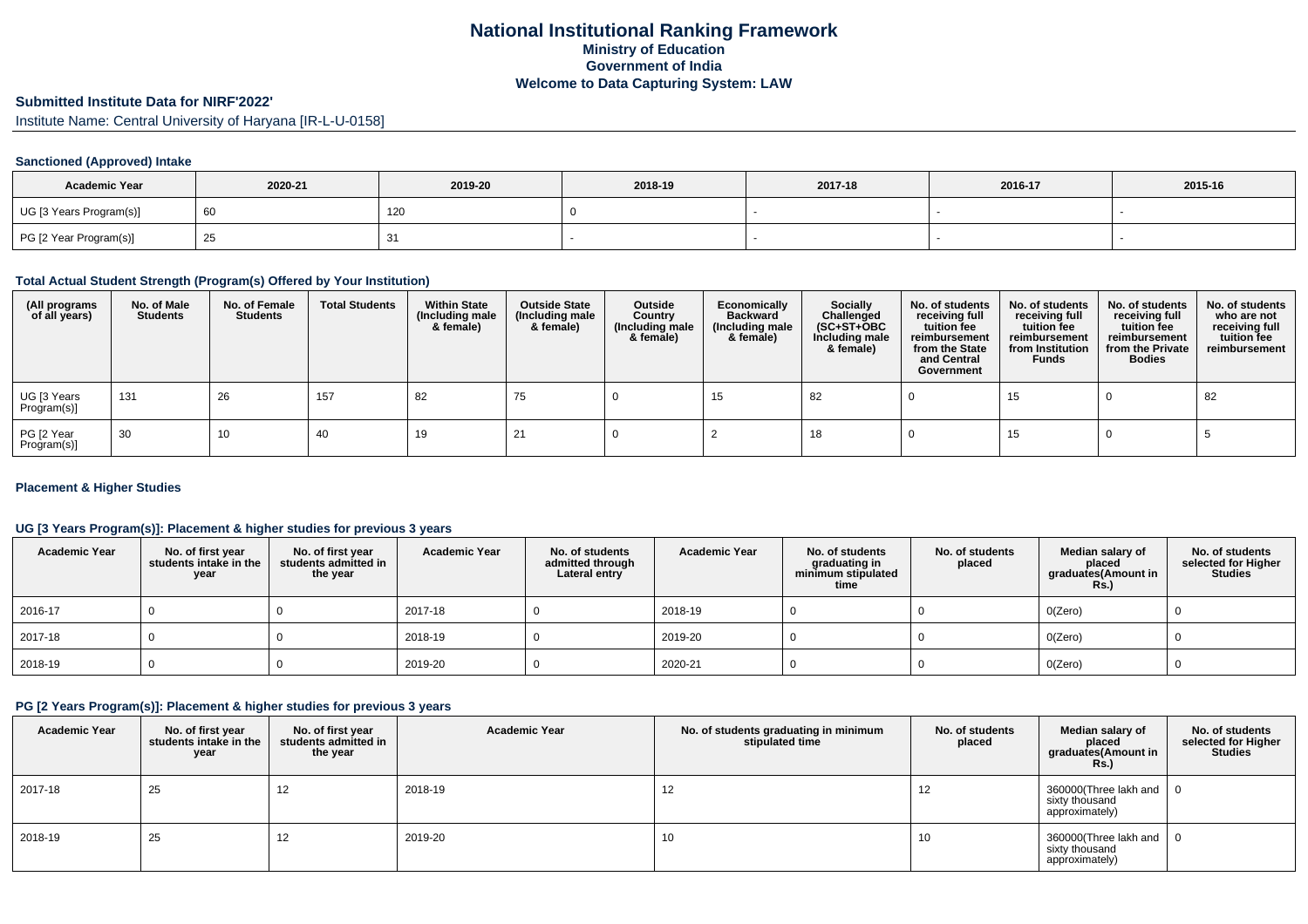| 2019-20 |  |  | 2020-21 |  |  | 3600.<br>)00(Three lakh and<br>r thousand<br>approximately |  |
|---------|--|--|---------|--|--|------------------------------------------------------------|--|
|---------|--|--|---------|--|--|------------------------------------------------------------|--|

#### **Ph.D Student Details**

| Ph.D (Student pursuing doctoral program till 2020-21 Students admitted in the academic year 2020-21 should not be entered here.) |         |                                                            |         |  |  |  |
|----------------------------------------------------------------------------------------------------------------------------------|---------|------------------------------------------------------------|---------|--|--|--|
|                                                                                                                                  |         | <b>Total Students</b>                                      |         |  |  |  |
| Full Time                                                                                                                        |         |                                                            |         |  |  |  |
| Part Time                                                                                                                        |         |                                                            |         |  |  |  |
|                                                                                                                                  |         | No. of Ph.D students graduated (including Integrated Ph.D) |         |  |  |  |
|                                                                                                                                  | 2020-21 | 2019-20                                                    | 2018-19 |  |  |  |
| Full Time                                                                                                                        |         |                                                            |         |  |  |  |
| Part Time                                                                                                                        |         |                                                            |         |  |  |  |

# **Financial Resources: Utilised Amount for the Capital expenditure for previous 3 years**

| <b>Academic Year</b>                                                                                 | 2020-21                                                             | 2019-20                                                                  | 2018-19                                                                |  |  |  |  |
|------------------------------------------------------------------------------------------------------|---------------------------------------------------------------------|--------------------------------------------------------------------------|------------------------------------------------------------------------|--|--|--|--|
|                                                                                                      | <b>Utilised Amount</b>                                              | <b>Utilised Amount</b>                                                   | <b>Utilised Amount</b>                                                 |  |  |  |  |
| Annual Capital Expenditure on Academic Activities and Resources (excluding expenditure on buildings) |                                                                     |                                                                          |                                                                        |  |  |  |  |
| Library                                                                                              | 659151 (Six lakh fifty nine thousand one hundred and fifty one)     | 945711 (Nine lakh forty five thousand seven hundred and<br>eleven)       | 544293 (Five lakh forty four thousand two hundred and ninety<br>three) |  |  |  |  |
| New Equipment for Laboratories                                                                       | 466121 (Four lakh sixty six thousand one hundred and twenty<br>one) | 975633 (Nine lakh seventy five thousand six hundred and thirty<br>three) | 500000 (Five lakh)                                                     |  |  |  |  |
| Other expenditure on creation of Capital Assets (excluding<br>expenditure on Land and Building)      | 8325 (Eight thousand three hundred and twenty five)                 | 0 (Zero)                                                                 | 0 (Zero)                                                               |  |  |  |  |

# **Financial Resources: Utilised Amount for the Operational expenditure for previous 3 years**

| Academic Year                                                                                                                                                                                   | 2020-21                                                                  | 2019-20                                                                        | 2018-19                                                       |  |  |  |  |
|-------------------------------------------------------------------------------------------------------------------------------------------------------------------------------------------------|--------------------------------------------------------------------------|--------------------------------------------------------------------------------|---------------------------------------------------------------|--|--|--|--|
|                                                                                                                                                                                                 | <b>Utilised Amount</b>                                                   | <b>Utilised Amount</b>                                                         | <b>Utilised Amount</b>                                        |  |  |  |  |
| <b>Annual Operational Expenditure</b>                                                                                                                                                           |                                                                          |                                                                                |                                                               |  |  |  |  |
| Salaries (Teaching and Non Teaching staff)                                                                                                                                                      | 8926950 (Eighty nine lakh twenty six thousand nine hundred<br>and fifty) | 8392158 (Eighty three lakh ninety two thousand one hundred<br>and fifty eight) | 4841084 (Forty eight lakh forty one thousand and eighty four) |  |  |  |  |
| Maintenance of Academic Infrastructure or consumables and<br>other running expenditures (excluding maintenance of hostels<br>and allied services, rent of the building, depreciation cost, etc) | 40000 (Forty thousand)                                                   | 1660255 (Sixteen lakh sixty thousand two hundred and fifty<br>five)            | 200000 (Two lakh)                                             |  |  |  |  |
| Seminars/Conferences/Workshops                                                                                                                                                                  | 0 (Zero)                                                                 | 139431 (One lakh thirty nine thousand four hundred and thirty<br>one)          | 200000 (Two lakh)                                             |  |  |  |  |

## **Sponsored Research Details**

| <b>Financial Year</b>           | 2020-21 | 2019-20 | 2018-19 |
|---------------------------------|---------|---------|---------|
| Total no. of Sponsored Projects |         |         |         |
| Total no. of Funding Agencies   |         |         |         |